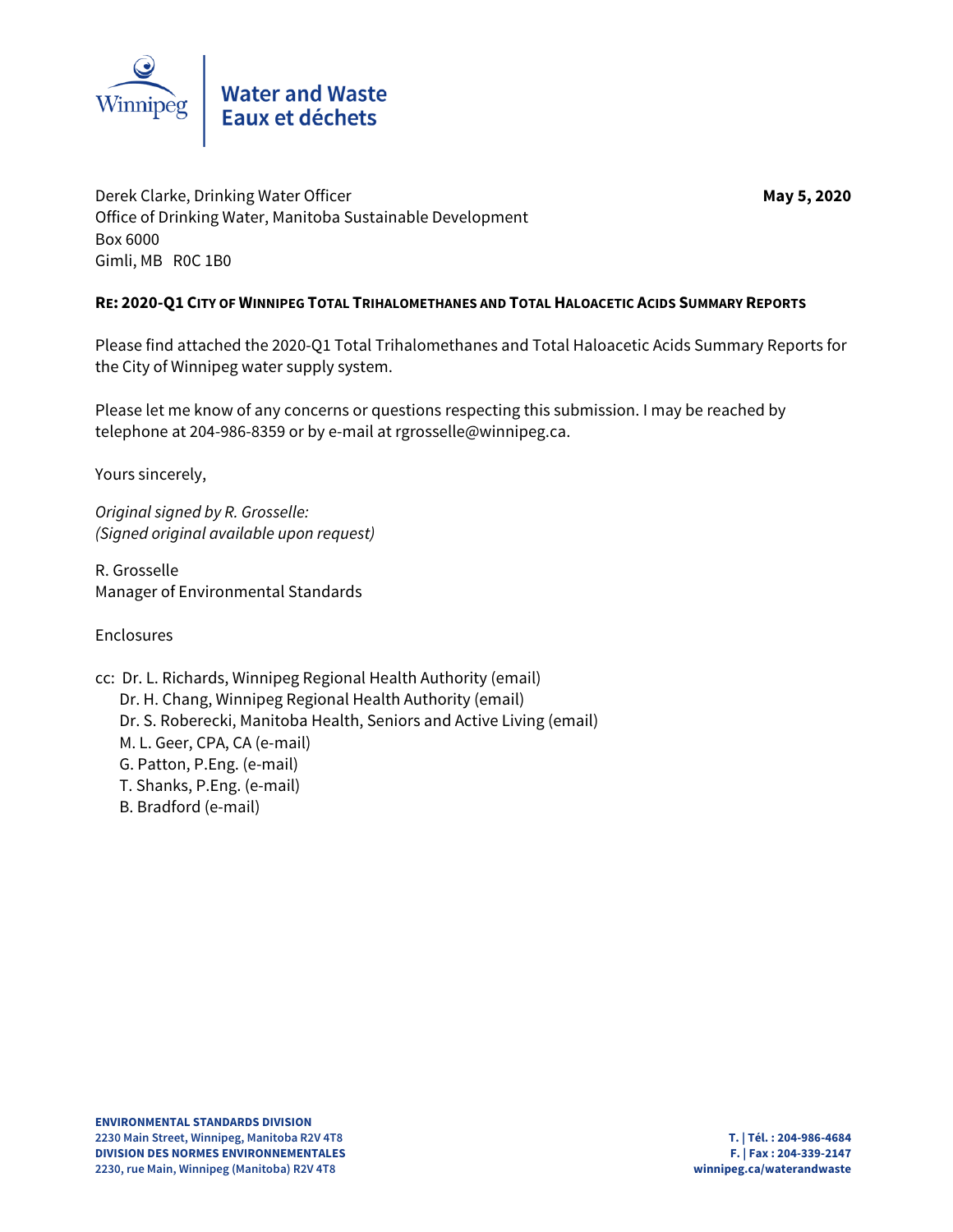

# **Environmental Standards Division**

## **Total Trihalomethanes Summary Report**

### **Reporting Period: Quarter 1 2020**

#### **License: PWS-09-412-01**

|                            | DISTRIBUTION SYSTEM THM RESULTS (ug/L) |       |       |       |              |       |
|----------------------------|----------------------------------------|-------|-------|-------|--------------|-------|
| <b>ISAMPLE DATE</b>        | WC-12                                  | WC-06 | NW-05 | NE-09 | <b>SE-07</b> | SW-08 |
| Monday, May 6, 2019        | 19.8                                   | 20.7  | 21.7  | 19.9  | 16.4         | 20.9  |
| Tuesday, August 6, 2019    | 64.0                                   | 59.5  | 49.3  | 51.4  | 46.7         | 58.6  |
| Monday, November 4, 2019   | 31.1                                   | 30.4  | 30.6  | 34.6  | 30.1         | 32.5  |
| Monday, February 10, 2020  | 35.1                                   | 34.8  | 31.3  | 35.3  | 31.4         | 35.3  |
| <b>RUNNING AVERAGE THM</b> | 37.5                                   | 36.4  | 33.2  | 35.3  | 31.2         | 36.8  |

#### **COMMENTS:**

### Methodology

Modified from EPA Method 5021A, "Volatile Organic Compounds in Various Sample Matrices Using Equilibrium Headspace Analysis", Revision 2, July 2014 and EPA Method 8260B, "Volatile Organic Compounds by Gas Chromatography/Mass Spectrometry (GC/MS)", Revision 3, August 2006.

| Compiled by:   | A. Gordon   |
|----------------|-------------|
| Approved by:   | B. Bradford |
| Date Compiled: | May 5, 2020 |